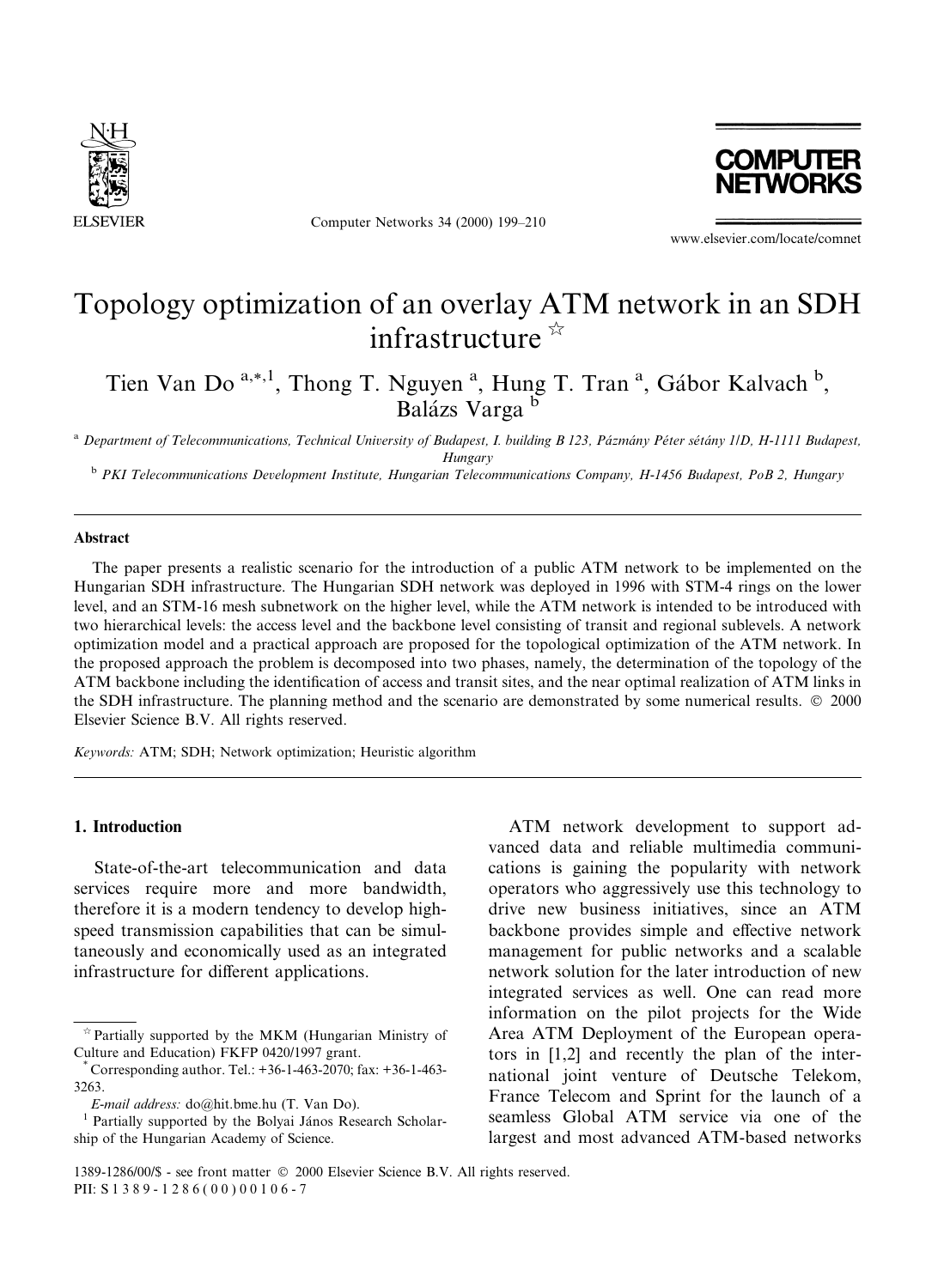in the world, which will be offered in 13 countries: Belgium, Canada, Denmark, France, Germany, Ireland, Israel, Japan, The Netherlands, Sweden, Switzerland, United Kingdom and the United States [3].

Moreover, an existing SDH infrastructure is often utilized as the transport network for ATM in order to decrease the initial deployment cost of the ATM network. For example, the Hungarian Telecommunication Company (HTC) has implemented a country-wide high-speed (622 Mbps-2.4) Gbps) SDH based backbone network ([9]) with several network protection capabilities, that is being used as an efficient transport layer for the ATM network to fulfill the continuously growing demands initiated towards HTC.

In this paper we present an approach for planning an ATM network which is implemented on top of the SDH infrastructure and is intended to serve high-speed advanced data communications. To design such a network we decompose the problem into the following subproblems:

- 1. optimize the topology of an ATM network which includes
	- · select the location of ATM access switches and the assignment of users to the switches to minimize the unused SDH capacity,
	- $\bullet$  select the location for transit switches to efficiently carry traffic for the users.
- 2. realize the ATM links in the SDH infrastructure (optimal routing for ATM links in the SDH).

The solutions for the above subproblems are obtained by using heuristic algorithms. Moreover, the planning system is designed in such a way that it allows the network planners to set up a complete planning process. The solution of the above subproblems is being implemented in the XPLANET tool developed for the support of the network planning activities of HTC [7], and the tool is being applied for the determination and comparison of possible network solutions based on the scenarios where the public ATM network is introduced on top of the SDH infrastructure.

The rest of this paper is organized as follows. Section 2 describes the network scenario (the ATM network hierarchy and the introduction phases), Section 3 presents the network planning approach, Section 4 focuses on a mathematical formulation and the proposed optimization procedures and Section 5 deals with some results on a realistic scenario. Finally, Section 6 concludes the paper.

## 2. Network scenario

## 2.1. Main phases of the ATM network deployment

In order to provide a smooth introduction of ATM technology in Hungary the PKI Telecommunications Development Institute distinguished the following five phases:

Phase 1. ATM Laboratory. At the beginning of 1996 an experimental ATM Laboratory was established.

Phase 2. ATM Pilot Network. In the middle of 1996 the ATM Laboratory was extended to an ATM Pilot Network which is to ensure an independent basis for development purposes. This environment is for service development and testing of new hardware and software elements. In this network several applications, like broadband video conference, MPOA, LAN emulation, and VoD are tested, but there is no live  $traffic.$ 

Phase 3. Extended ATM Pilot Network. At the beginning of 1997, the Pilot Network was extended with transit and access switches.

Phase 4.  $ATM$  field-trial network. From the middle of 1997 to the beginning of 1998, a new separate network was established, the field trial ATM network. The ATM field-trial network currently consists of four nodes. The international switch and three other switches are already in service in Budapest. HP bearer and circuit emulation experimental services are available for a dedicated group of subscribers.

Phase 5. Public ATM network. Starting in 1999 the public ATM network offers public ATM-based B-ISDN services. The main services are the ATM bearer service and high-speed LAN interconnection service. The country-wide ATM network was constructed with the help of the results presented in this paper.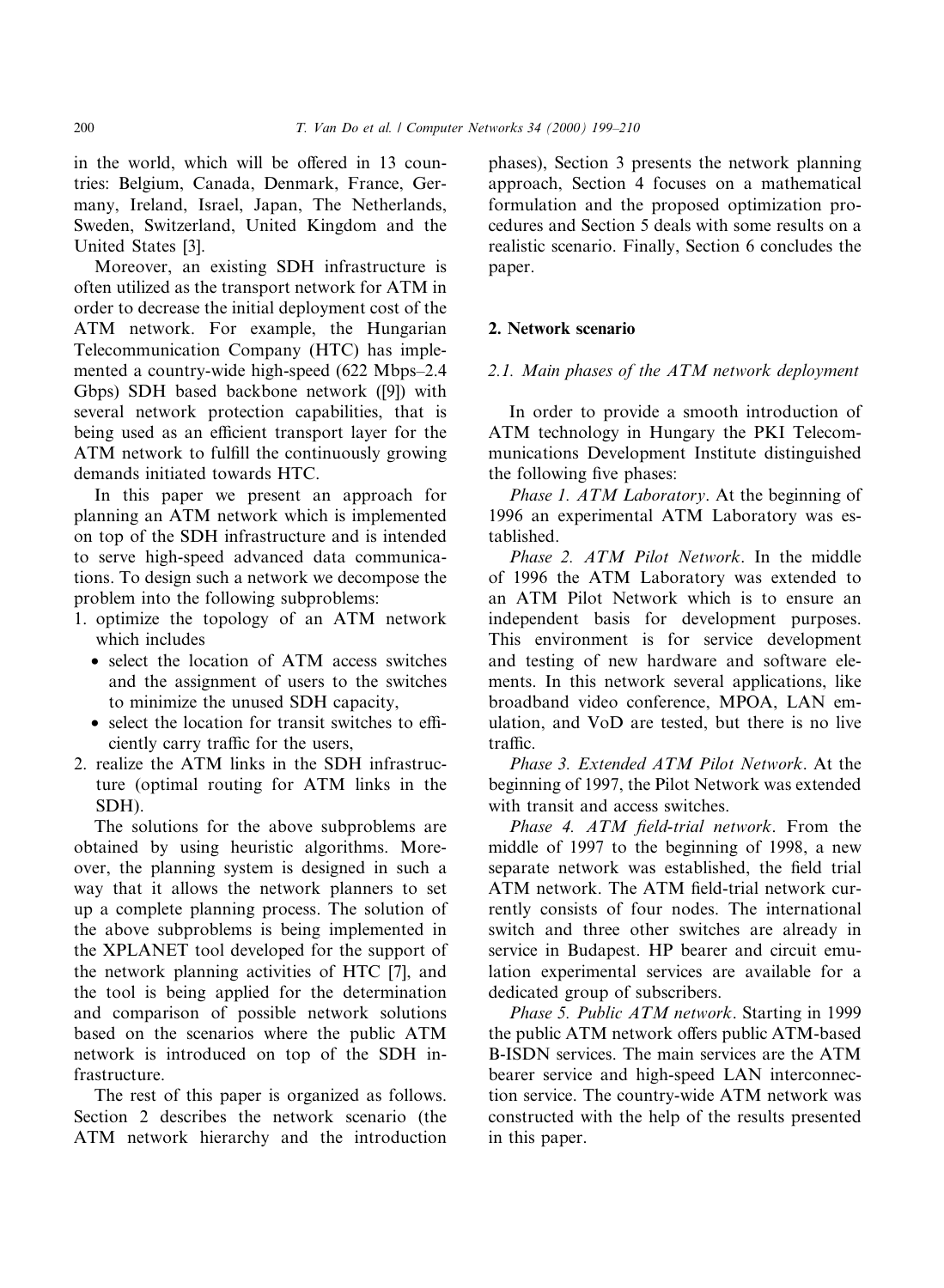

Fig. 1. The considered ATM network hierarchy.

## 2.2. Network architecture

The target network is partitioned into two levels: the access and backbone levels. In more detail, both in the access and in the backbone subnetworks further network sublevels can be identified. The access network provides the access of users to the access switches. It is composed of line terminators, multiplexers and concentrators, and normally has a tree topology. The backbone network with a two-level hierarchical architecture is currently under consideration (Fig. 1). The higher level consists of transit switches and interconnects the access switches of the regional subnetworks. For data communication services (such as LAN/ MAN interworking) multiprotocol routers are used. The multiprotocol routers are usually connected to the transit nodes.

The network provides point-to-point and point-to-multipoint connections which can be flexibly allocated, maintained and reallocated by the management system. The transit and access ATM switches are sophisticated multiservice devices and can be easily extended as the user demand grows.

# 2.3. Realization of the ATM network in the SDH infrastructure

In this paper, we consider the case when the ATM network is built on top of an SDH infrastructure. The following assumptions are made:

- · The public ATM access and transit switches are placed into the nodes of the SDH network, thus all the ATM links are realized and routed in the SDH infrastructure.
- The ATM network service will be required by business subscribers with an ATM interface. These users are not located in the nodes of the SDH network, therefore, the access of users to the SDH infrastructure must be provided. The ATM link between a specific user and its first ATM access switch is realized with two consecutive sections. For the first section new optical cable will be deployed between the site of the user and the nearest SDH ADM (Add and Drop Multiplexer) point in the SDH infrastructure.<sup>2</sup>

The cost of deploying access cables is fixed and depends only on the location of users. Therefore, this part of the network can not be optimized. The second section will be realized only in the SDH infrastructure. Since the physical capacity of the second section in the SDH infrastructure is not shared with other users in the ATM layer,  $3$  the physical capacity of the second section is not efficiently used if the bandwidth requirement is below the port rate.

<sup>&</sup>lt;sup>2</sup> If it has been already implemented, the cost for the user is decreased.

<sup>&</sup>lt;sup>3</sup> In contrast with the SDH physical capacity interconnecting the ATM switches.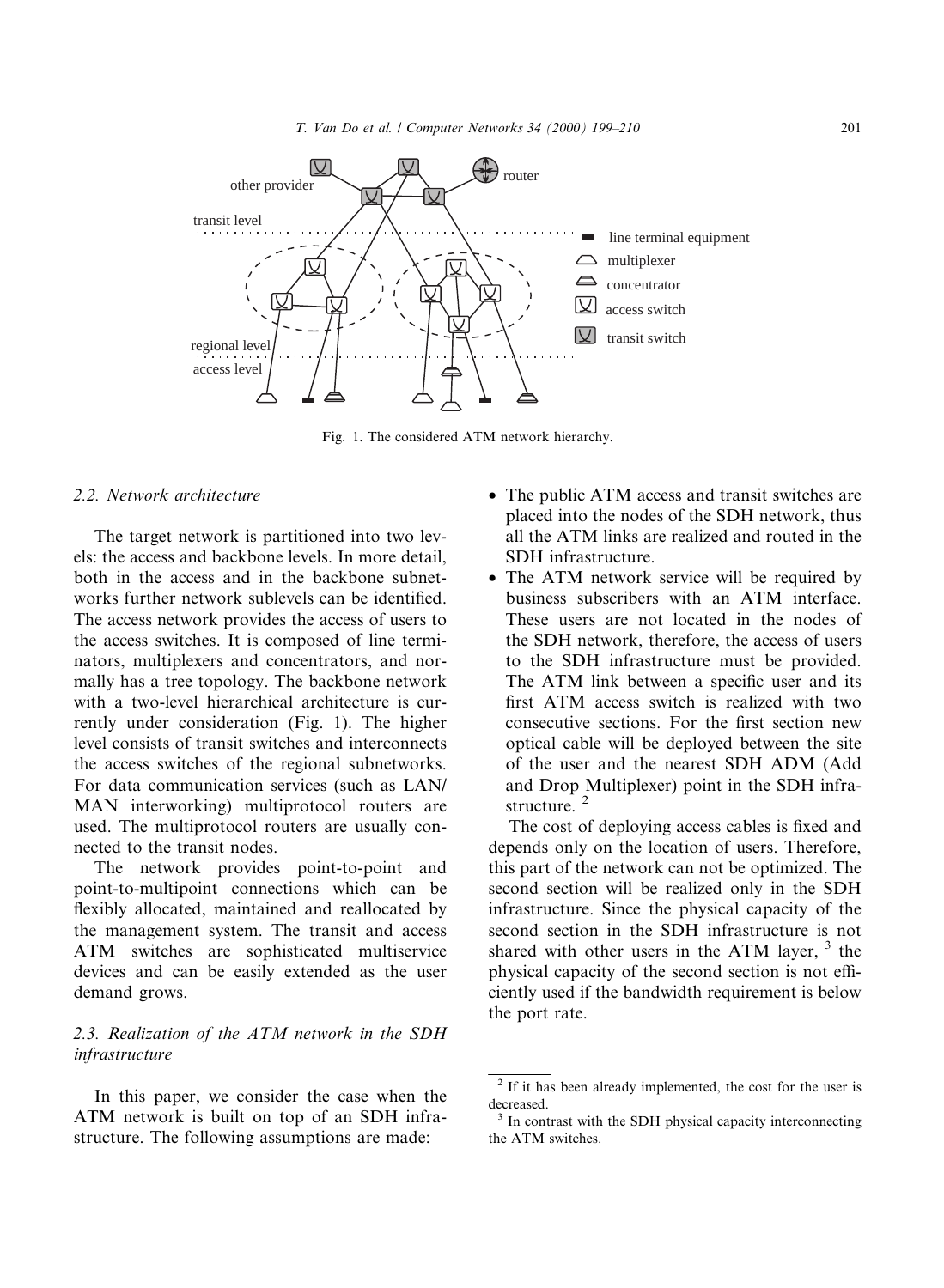## 3. Planning method

## 3.1. Modelling the cost of the SDH usage

The following function is introduced to model the cost for the SDH usage of the ATM network on the SDH infrastructure:

$$
f(i,j,C) = g_1(C)(n_{ij}\gamma + d_{ij}\lambda) + g_2(C), \qquad (1)
$$

where C denotes the required speed of an ATM link whose endpoints are  $i$  and  $j$ , to be realized in the SDH infrastructure,  $g_1(C)$  and  $g_2(C)$  the stepwise functions to take into account the fact that in ATM networks link capacities are of discrete value,  $n_{ij}$  the number of SDH hops (number of ADMs) and  $d_{ij}$  the length of the ATM link between node  $i$  and  $j$  in the SDH infrastructure,  $\gamma$  and  $\lambda$  are the cost coefficients.

## 3.2. Problem description

Formally, the design problem for an ATM network topology built on top of an SDH infrastructure can be stated as follows:

Given

- the SDH infrastructure,
- the list of users and their access points to the SDH infrastructure,
- · users' requirement (port speed, bandwidth and QoS requirement),
- · cost and characteristics (e.g., capacity) of switches, routers, the usage of SDH infrastructure,
- the potential location of switches (it is assumed that the ATM switches are realized in the node of the SDH infrastructure).

 $Objective$ : is to find an ATM network topology in order to minimize the network cost and the SDH usage.

## 3.3. Practical approach

Since the problem described in the previous subsection is complex and very impractical to solve in a single step, the following approach is used in this paper.

First, we decompose the planning task into two main subtasks:

- 1. optimize the topology of an ATM network which includes
	- select the location of ATM access switches and the assignment of users to the switches to minimize the unused SDH capacity,
	- $\bullet$  select the location for transit switches to efficiently carry traffic among the users,
- 2. realize the ATM links in the SDH infrastructure (optimal routing for ATM links in the SDH).

The decomposition is carried out in a way that allows reuse of the code of the optimization algorithms (see Section 4) applied to problems in this paper. Moreover, the input interfaces of the program modules for each subproblem are designed in order to allow the network planners to build a complete planning process for this problem.

Secondly, due to the fact that the two subtasks are interrelated the solution for the planning problems can only be obtained by carrying out the appropriate subtasks iteratively.

The solution to the above problems is implemented in the framework of the XPLANET software package by using the generic network model, and therefore, both the optimization library of XPLANET and its graphical user interface are directly applied to this planning problem.

## 4. Models and heuristic algorithms for the components of the planning approach

#### 4.1. Topology optimization

Notation for input data is introduced as follows:

- $U = \{1, \ldots, |U|\}$  denotes the set of users.
- $T = \{T_{hi}\}\ (h, i \in U)$  is the traffic matrix.
- $G_i$  is the speed of a line connecting user i to the network (specified by the user and may depend on the interface required by the user).
- *S* is the set of potential sites.
- $\mu_{ij}$   $(i \in U, j \in S)$  is the cost of connecting user i to site j.
- $v_{ki}$   $(k, j \in S)$  is the cost of connecting sites k and j.

Both  $\mu_{ij}$  and  $\nu_{kj}$  have the form of (1).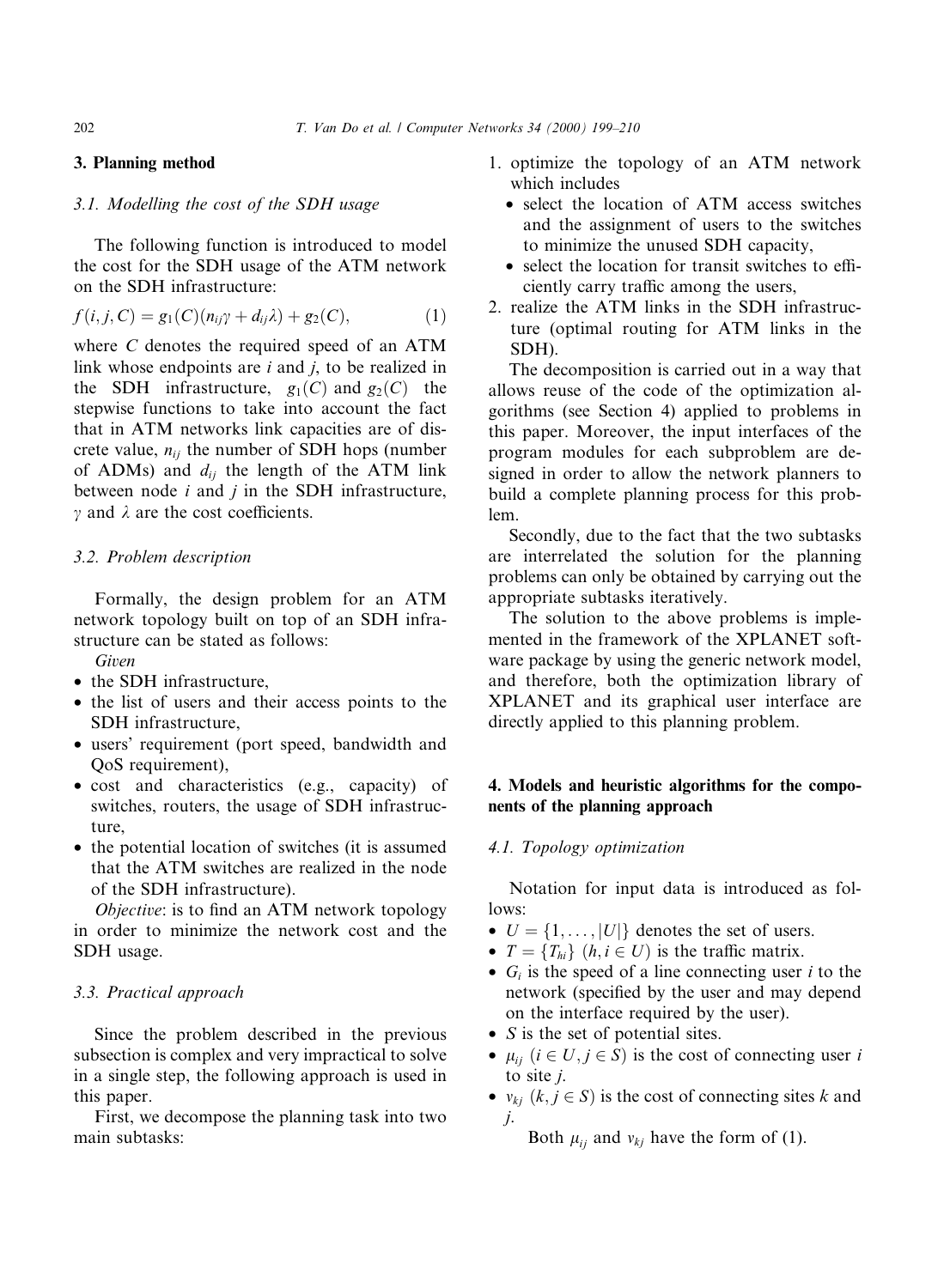- Without loss of generality we assume that  $W$  is the switching capacity of a switch used in the network (it limits the maximal number of the switch ports).
- $\alpha$  is the installation cost of a switch. Binary decision variables are defined as follows:
- $u_i = 1$   $(i \in S)$  if a switch is installed in site j, otherwise  $u_i = 0$

 $u = \{u_j : j \in S\}.$ 

•  $x_{ij} = 1$   $(i \in U, j \in S)$  if a switch is implemented in site  $j$  and user  $i$  is connected to a switch in site j; otherwise  $x_{ij} = 0$ 

$$
X = \{x_{ij} \colon (i \in U, j \in S)\}.
$$

•  $y_{kj} = 1$   $(k, j \in S)$  if sites k and j are interconnected with a link of capacity  $C_{ki}$ ; otherwise  $y_{ki} = 0$ 

$$
\mathbf{Y} = \{y_{kj} : (k \in S, j \in S)\}.
$$

•  $z_{hikl} = 1$   $(h, i \in U), (k, l \in S)$  if traffic  $T_{hi}$  between user  $h$  and  $i$  is routed in a link between sites  $k$ and *l*; otherwise  $z_{hikl} = 0$ 

 $\mathbf{Z} = \{z_{hikl} : h, i \in U, k, l \in S\}.$ 

A model for an integer programming problem is formulated as follows:

## Model-A

$$
\min_{(u,X,Y,Z)} \sum_{j \in S} u_j \alpha + \sum_{i \in U} \sum_{j \in S} \mu_{ij} x_{ij} + \sum_{k \in S} \sum_{j \in S} v_{kj} y_{kj},
$$
\n(A1)

subject to

$$
\sum_{j\in S} x_{ij} = 1 \quad (i \in U), \tag{A2}
$$

$$
x_{ij} \leqslant u_j,\tag{A3}
$$

$$
y_{kj} \leq u_j
$$
 and  $y_{kj} \leq u_k$   $(k \in S, j \in S),$  (A4)

$$
\sum_{i\in U} x_{ij} G_i + \sum_{k\in S} y_{kj} u_j C_{kj} \leq u_j W \quad (j \in S), \tag{A5}
$$

$$
z_{\text{hikl}} \leq y_{\text{kl}} \quad (h, i \in U), \ (k, l \in S), \tag{A6}
$$

$$
\sum_{h,i\in U} z_{hikl} T_{hi} \leqslant y_{kl} C_{kl} \quad (k, l \in S).
$$
 (A7)

In Model-A, expression (A1) refers to the total cost of the network. Constraints (A2) and (A3) enforce that a user should be connected to a switch. Constraint (A4) expresses that a link can be only established between sites of switches. Constraint (A5) represents that the processing capacity of the switch is limited. Constraints (A6) and (A7) implicitly include the PVC routing problem.

To solve this optimization problem we decompose Model-A into two submodels. The solution of the planning task can be obtained by applying the appropriate combination of two well-known heuristic algorithms.

For example, the following procedure can be set up for planning a network with a two-level hierarchical architecture. First, we select the location of ATM access switches and the assignment of users to the switches to minimize the unused SDH capacity. Second, we optimize the topology of the regional subnetwork. Third, we identify the location for transit switches to efficiently carry traffic among the users. Fourth, we design the topology of the transit network. We can observe that the first and the third planning task can be carried out with the same algorithm. This is also true for the second and the fourth task.

The submodels and heuristic algorithms are presented in the next section.

#### 4.1.1. Switch location and assignment

A model for an integer programming problem is formulated as follows:

## Model-B

$$
\text{Min} \quad \sum_{j \in S} u_j \alpha + \sum_{i \in U} \sum_{j \in S} \mu_{ij} x_{ij}, \tag{B1}
$$

subject to

$$
\sum_{j\in S} x_{ij} = 1 \quad (i \in U), \tag{B2}
$$

$$
x_{ij} \leqslant u_j,\tag{B3}
$$

$$
\sum_{i \in U} x_{ij} G_i + K C u_j \leqslant u_j W \quad (j \in S), \tag{B4}
$$

where we assumed that each switch is connected to at least  $K$  other switches with capacity  $C$ .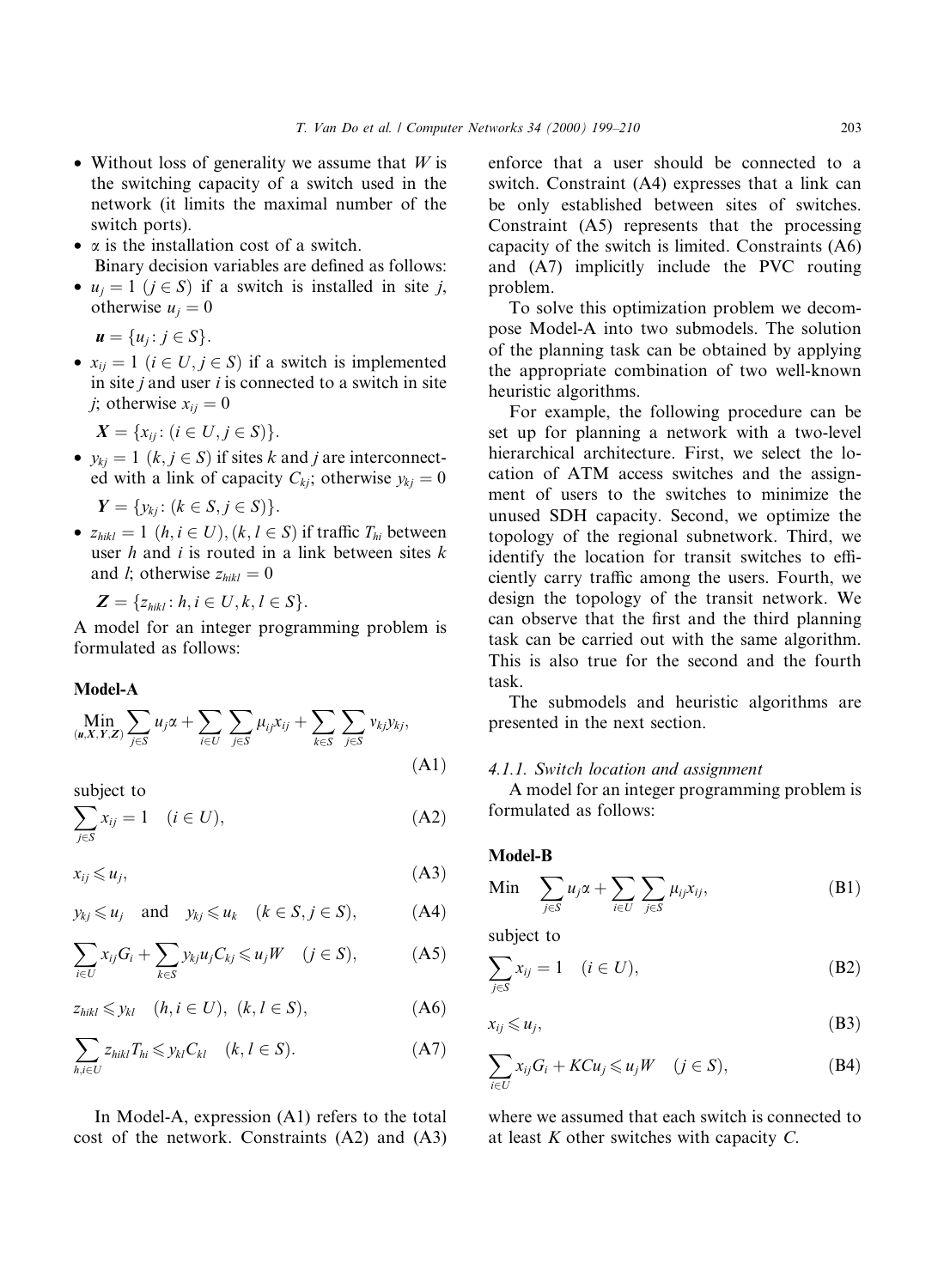At first glance, one can observe that this is similar to the concentrator location problem which can be solved with heuristic algorithms (for example the Center of Mass, the Add, Drop algorithm).  $4$  However, there are some differences between the concentrator location problem and this problem. Namely, in the concentrator location problem there is a center and the capacity of the center is assumed to be infinite. In this paper we modified the Add algorithm for our problem. The applied algorithm is of greedy nature. The algorithm evaluates the savings obtainable by adding a switch at each site. Then it greedily selects the switch which saves the most money. After each switch is selected, the savings by adding an additional switch is changed so all the potential savings are reevaluated. Moreover, whether the capacity of switch is exceeded because of directly attached users is also checked.

In order to decrease the search space we can determine the minimum number  $(N = \sum_{i \in S} u_i)$  of necessary switches in what follows. From (B4) one obtains

$$
\sum_{j\in S}\sum_{i\in U}x_{ij}G_i + K C n \leqslant N W,
$$
\n(2)

and it follows:

$$
\frac{\sum_{i\in U} G_i}{W - KC} \leq N.
$$
\n(3)

## 4.1.2. Topology optimization

The formal formulation of this problem is as follows:

Given

- the SDH infrastructure and the cost model.
- a set of the switches' locations denoted by  $S'$  $(S' \subseteq S),$
- the "traffic matrix" between the switches. Design objective:
- $\bullet$  is to find a topology of the backbone network in order to efficiently serve the user demands.

A model for an integer programming problem is formulated as follows:

Model-C

$$
\text{Min} \quad \sum_{k \in S'} \sum_{j \in S'} v_{kj} y_{kj}, \tag{C1}
$$

subject to

$$
\sum_{i\in U} x_{ij} G_i + \sum_{k\in S'} y_{kj} u_j C_{kj} \leqslant u_j W \quad (j \in S'), \tag{C2}
$$

$$
z_{hikl} \leqslant y_{kl}(h, i \in U) \quad (k, l \in S'), \tag{C3}
$$

$$
\sum_{h,i\in U} z_{hikl} T_{hi} \leqslant y_{kl} C_{kl} \quad (k, l \in S'). \tag{C4}
$$

The routing is implicitly included in this problem, therefore it seems that this problem can not be solved as a linear programming problem. Moreover, for practical size a heuristic technique must be used. For our purposes we use the MENTOR algorithm, which is able to create a low cost, effective network [5].

## 4.2. ATM link routing in the SDH infrastructure

The formal formulation of this problem is stated as follows: Given

- · ATM physical link demands between ATM switches and between users and switches,
- the underlying SDH infrastructure, Design objective:
- · determine the optimal routing of ATM links in the SDH infrastructure.

This problem can be formulized as a multicommodity flow model and can be solved by standard linear programming techniques [4].

## 4.3. Assessment of the planning approach

Some general assessments of the planning approach and algorithms are as follows:

- Note that no constraint is imposed on the number of users in the network optimization model and algorithms. However, the number of the users does affect the running time of the algorithms.
- · It should be mentioned that the planning approach can also be used for another scenario where an ATM network is not realized on the

<sup>&</sup>lt;sup>4</sup> The interested reader may finds more detail on these algorithms in [8].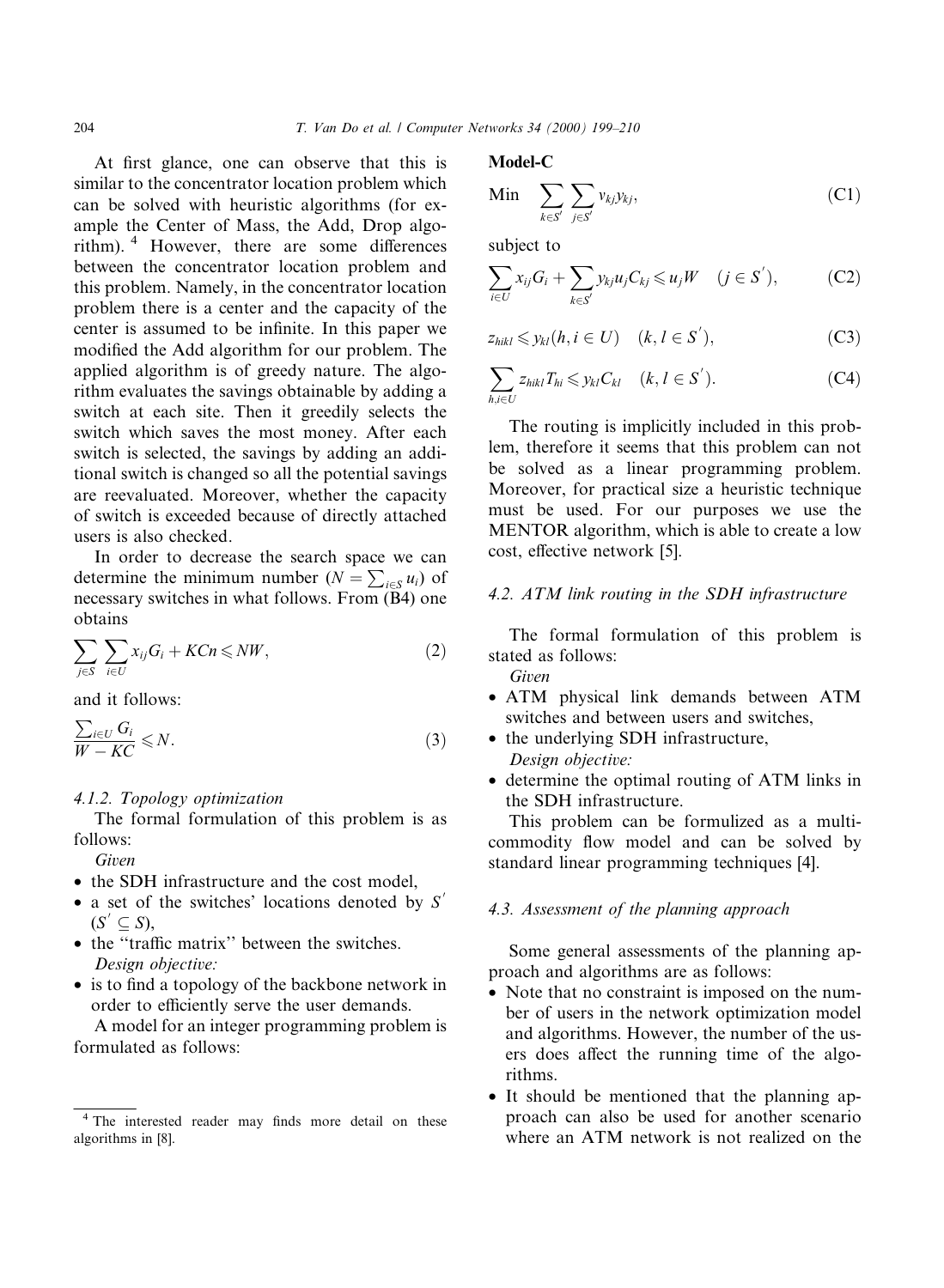SDH infrastructure (e.g., on a pure fiber optic infrastructure). In that case we need only to change the cost function.

#### 5. Numerical results

In this section we demonstrate the proposed planning approach with some numerical results obtained for a specific ATM network to be implemented on top of the Budapest and core SDH networks. We present some preliminary results concerning the regional ATM network in the first scenario and some results concerning the hypothetical transit ATM network for Hungary in the second scenario.

#### 5.1. Budapest metropolitan network

In this scenario the infrastructure is supposed to be the SDH network implemented in Budapest. The network structure consists of two levels: STM-4 rings and STM-16 mesh are deployed on the lower level and higher level, respectively, and it is depicted in Fig. 2.

For the numerical study we suppose that a network is implemented with ATM switches of 2.5 Gbps capacity. The cost of a switch (hardware cost, implementation) is fixed (and is represented by the average cost of the ATM switches available in the market).

We also assume that the number of users is 42 which reflects the number of potential business users of the Hungarian Telecommunications Company at the beginning of the introduction of the public ATM network. All of the business users require the STM-1 access interface to the ATM network. The traffic from the users is described by a two-state ON-OFF model where it is either in a busy (ON) state sending packets back-to-back at peak rate or in an idle (OFF) state sending no packets at all.



Fig. 2. The structure of the Budapest SDH network.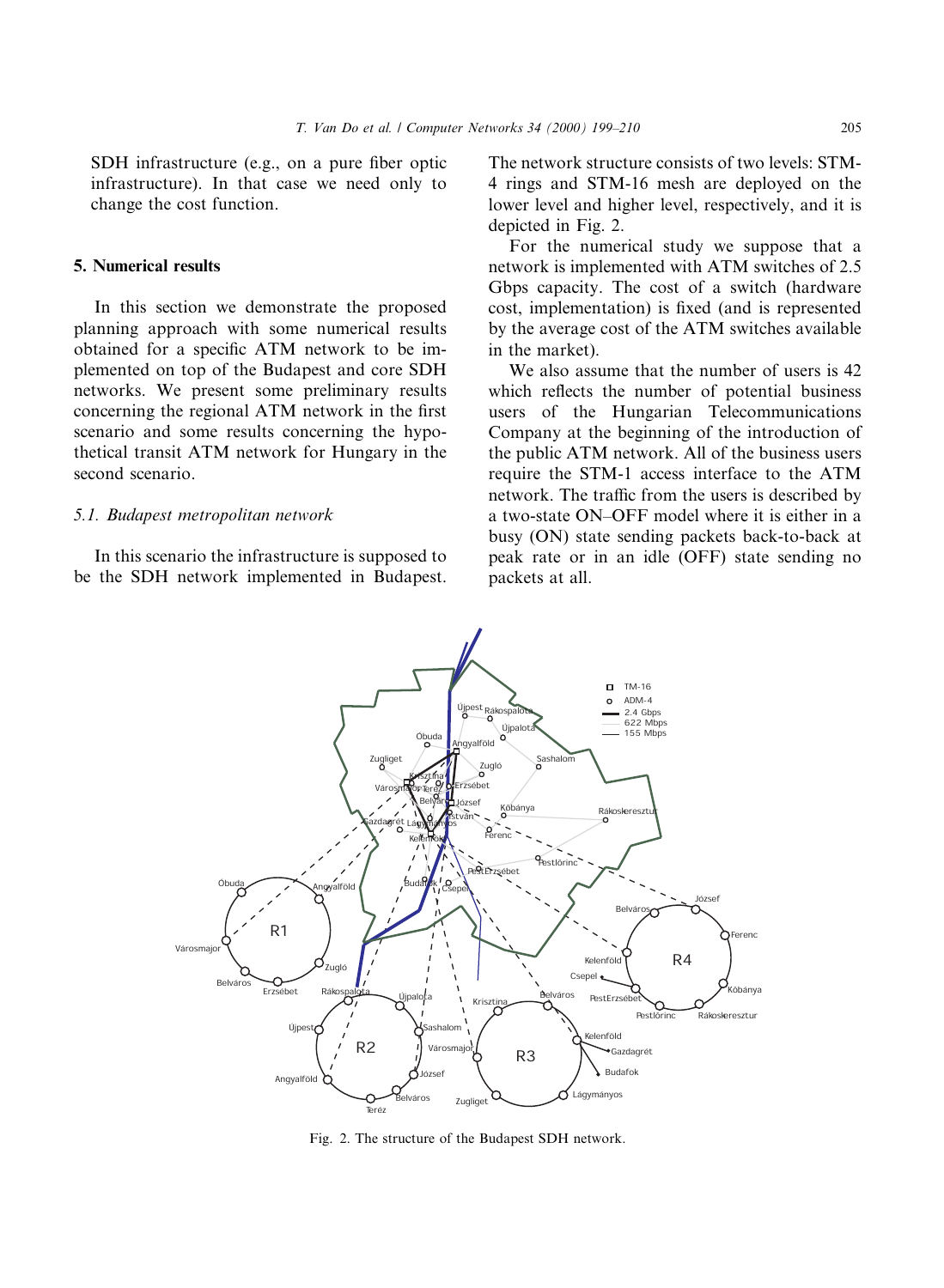

Fig. 3. Ratio of total costs between the effective bandwidth and the peak rate allocation schemes.



Fig. 4. Number of backbone switches vs  $\lambda$  and  $\gamma$  in Budapest.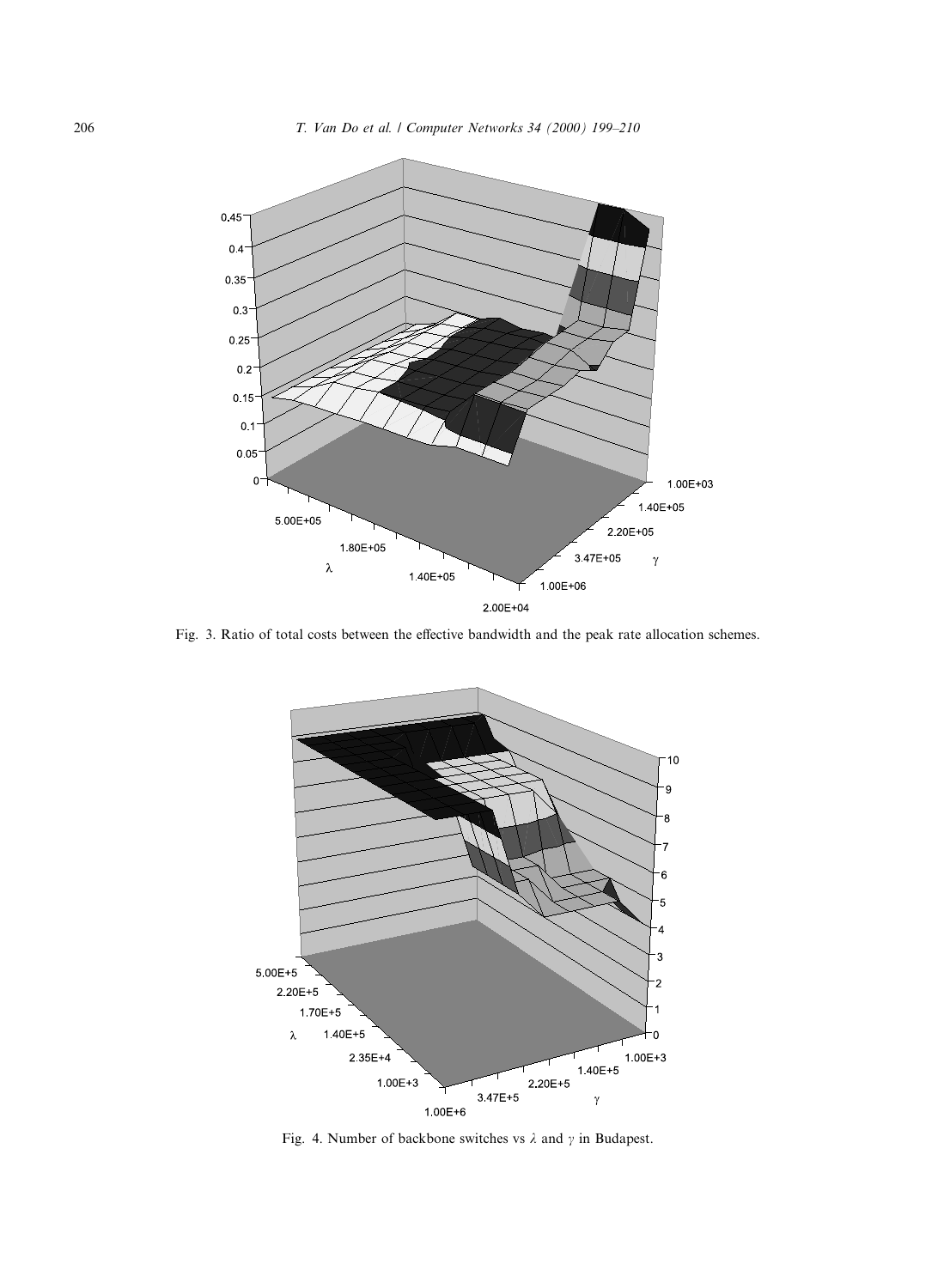

Fig. 5. Number of direct ATM links vs  $\lambda$  and  $\gamma$  in Budapest.

The bandwidth allocation schemes for connections in an ATM network also have an impact on the number of necessary link and the network cost. In Fig. 3 we illustrate the comparision of the two planning cases based on the peak cell rate and



Fig. 6. ATM network topology (the number in parentheses denotes the number of connected users).

effective bandwidth scheme. The effective bandwidth of the connection is determined from the approximation derived in [6]. It is observed that in average the cost of a network based on the peak cell rate allocation is 4–5 times more than the cost of a network based on the effective bandwidth allocation scheme.

In what follows, planning results concerning the effective bandwidth allocation scheme are presented.

To investigate the impact of the policy of discouraging or encouraging the use of SDH as the infrastructure of ATM on the ATM network architecture (e.g., number of switches), we vary the cost coefficients  $\lambda$  and  $\gamma$  over a wide range while the cost of one ATM switch remains unchanged. The cost coefficients of the SDH usage reflect the range of the cost of a leased line in the SDH infrastructure. Such results are particularly useful when we have to compare the ATM implementation on top of SDH with other alternative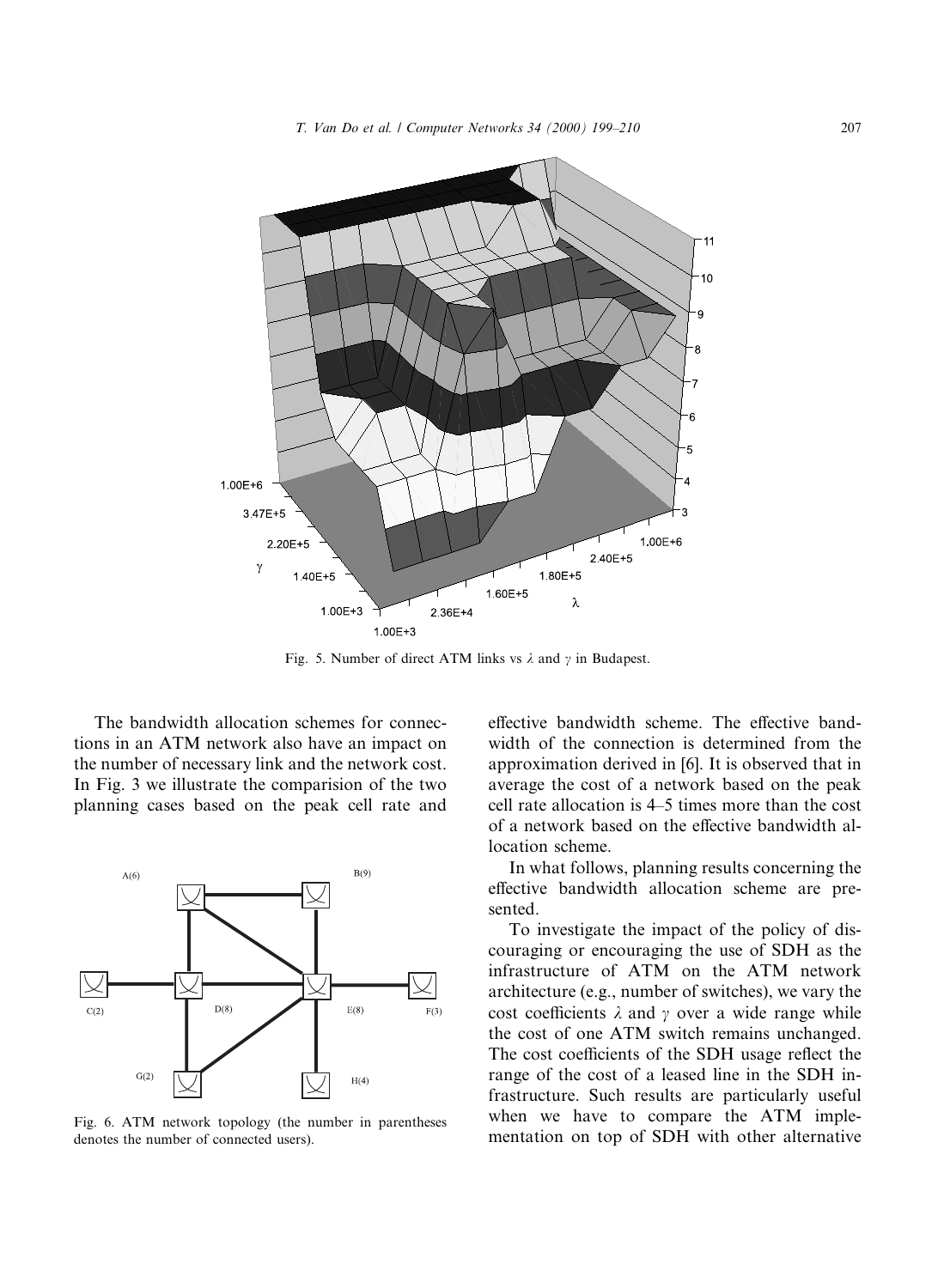

Fig. 7. A core ATM network.

implementations of  $ATM$  (e.g., fiber optics) and to make a decision whether to implement ATM on the other infrastructure in case a shortage of SDH capacity. The number of necessary switches and direct ATM links versus the cost coefficients  $\lambda$  and  $\gamma$  is illustrated in Figs. 4 and 5. It can be observed that the larger the cost of SDH usage is, the more switches are needed. For example when  $\lambda = 1000, \gamma = 1000$  we need four switches, while  $\lambda = 10^6$ ,  $\gamma = 10^6$  we need nine switches. An intuitive argument for this result is as follows. To satisfy the capacity constraint of switches we need minimum four switches to connect the users (we have to take into account that each connection of users requires one port of a switch and each switch may need some ports to make connection to other switches). In the former case, the cost of SDH usage is not a determinant factor, so four switches are needed. Since the cost of connecting switches are is larger than the cost of a switch in the latter case, the introduction of switches can reduce the number of SDH hops between switches and therefore the total network cost.

In Fig. 6 the logical topology of an ATM network structure on top of the SDH infrastructure is plotted in a case when 8 ATM switches are allocated. The switch locations obtained with the approach show strong agreement with the SDH infrastructure since the transit nodes of the ATM network are chosen at the important points of the SDH network. Due to this fact this network is considered as one of the candidates for the very first step toward the deployment of the multilevel ATM network architecture. <sup>5</sup>

## 5.2. Core network

In the second example the ATM network with similar planning conditions to the core network is investigated. The corresponding SDH network is of two levels and consists of STM-4 rings and

 $5$  The current ATM network is not different in much detail from this topology.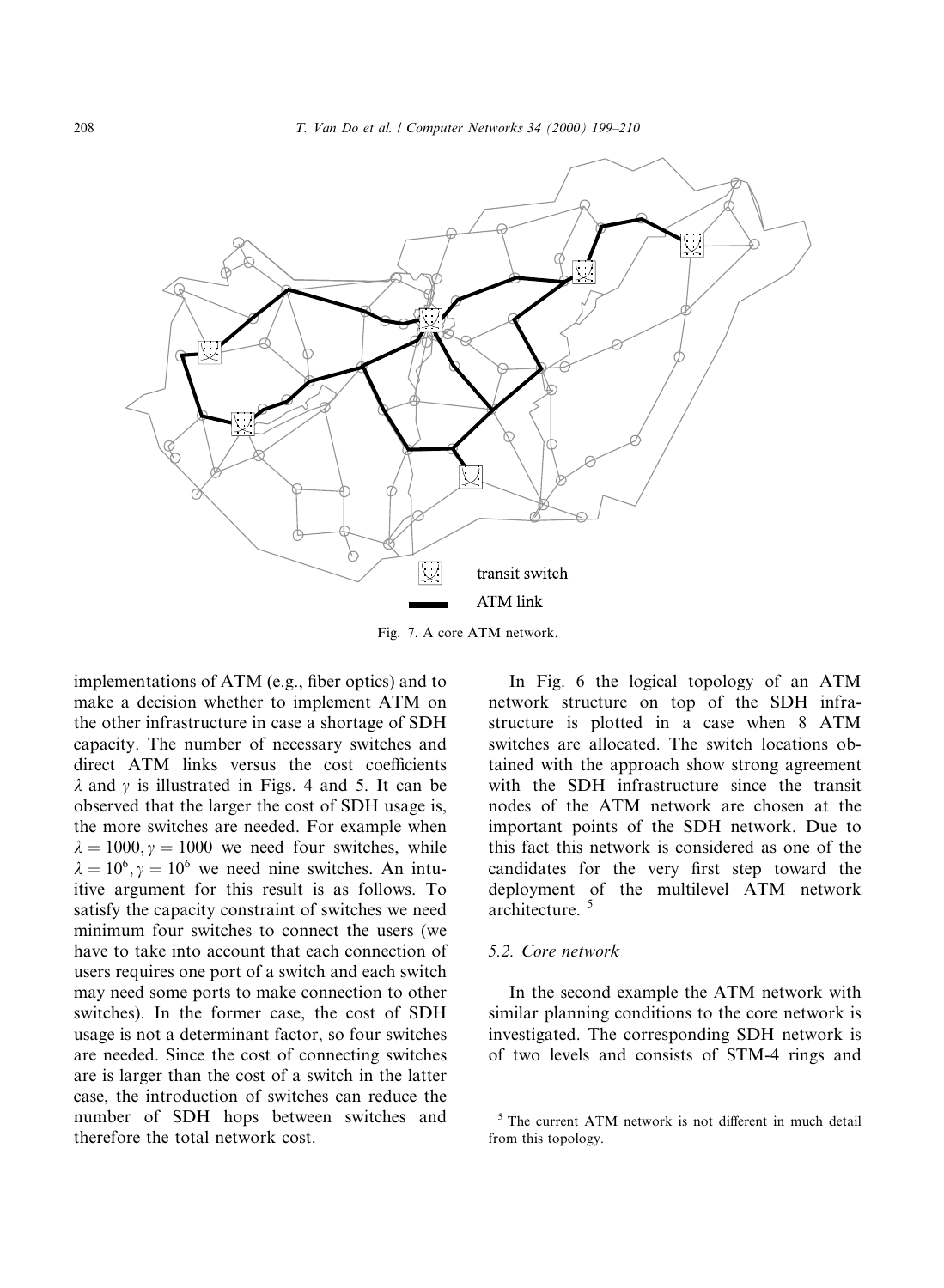STM-16 mesh as in the Budapest example. The number of ATM access switches is defined 84. and the capacity of ATM switches of 2.5 Gbps as well.

The number of transit switches obtained with  $\lambda = 10^3$ ,  $\gamma = 10^3$  is 7, and the location of transit switches found by the optimization procedure can be seen in Fig. 7. However, in this case, although the sites of the nodes are also in good relation with the important nodes of the corresponding SDH network, the definition of the first phase, taking into account the long-term network architecture, needs some further investigations.

#### 6. Conclusions

The paper presents the main phases of the ATM network deployment by the Hungarian Telecommunications Company. The target architecture of the ATM public network, which consists of two hierarchical levels: the access level and the backbone level consisting of transit and regional sublevels, is described.

We propose an optimization model and a planning approach for planning an ATM network which is built on top of the SDH infrastructure. In the approach the design problem is decomposed into subproblems and is solved in sequence. The model and the planning approach are general enough to be extended and applied to other scenarios when the ATM is directly built on other infrastructure (e.g., on the fiber infrastructure) different from SDH.

Some results concerning the application of the planning approach to a realistic scenario for the introduction of a public ATM network on top of the Hungarian SDH infrastructure are also presented. The topology of the implemented network is based on the results obtained through the planning approach. At the present, the performance of the implemented network is being evaluated to improve the planning process. Moreover, the extension of the planning approach to the consideration of a network extension and protection techniques in the planning process is also in progress.

## Acknowledgements

The authors also acknowledge the support, encouragement and contribution supplied by many colleagues in HTC, Géza Paksy, Rita Koller, Győrgy Wolfner, and at the Department of Telecommunications, particularly László Jereb.

## **References**

- [1] The ATM Forum: Wide Area ATM Deployment in Europe, http://www.atmforum.com/atmforum/library/widearea\_ atm\_deploy\_eu.html.
- [2] F.-R. Bartsch, E. Auer, Lessons learned from multimedia field trials in Germany, IEEE Commun. Magazine (October 1997).
- [3] J. Cauchy, ATM: the strategic telecommunications service for global corporations, http://www.global-one.net/en/press/ atm\_article.html.
- [4] R. Fourer, D.M. Gay, B.W. Kernighan, AMPL: A Modeling Language for Mathematical Programming, Boyd & Fraser, Danvers, MA, 1993.
- [5] G. Grover, A. Kershenbaum, P. Kermani, Mentorr an algorithm for mesh network topological optimization and routing, IEEE Trans. Comm. 39 (1991).
- [6] R. Guerin, H. Ahmadi, M. Naghshineh, Equivalent capacity and its application to bandwidth allocation in high-speed networks, IEEE J. Select. Areas Comm.
- [7] L. Jereb, T.V. Do, G.I. Rózsa, Flexible planning of telecommunications networks based on layered network model, in: Proceedings of the 6th International Conference on Telecommunication Systems, Modelling and Analysis, Nashville, TN, 1998.
- [8] A. Kershenbaum, Telecommunications Networks Design Algorithms, McGraw-Hill, New York, 1993.
- [9] G. Paksy, SDH transport network architecture, Hungarian Telecommunications (1997).



Tien Van Do received the M.Sc. and Ph.D. degrees on Telecommunications Engineering from the Technical University of Budapest, Hungary, in 1991 and 1996, respectively. He has been a senior research fellow in the Department of Telecommunications of the Technical University of Budapest since 1995, and a leader of Communications Network Technology and Internetworking Laboratory since 1999. He has participated in several European

Research projects such as the CO-<br>PERNICUS-ATMIN 1463, the ACTS<br>AC310 ELISA and the IST-1999-11214 projects funded by EC. His research interests are queueing theory, ATM and telecommunication networks, performance evaluation and planning of telecommunication networks.